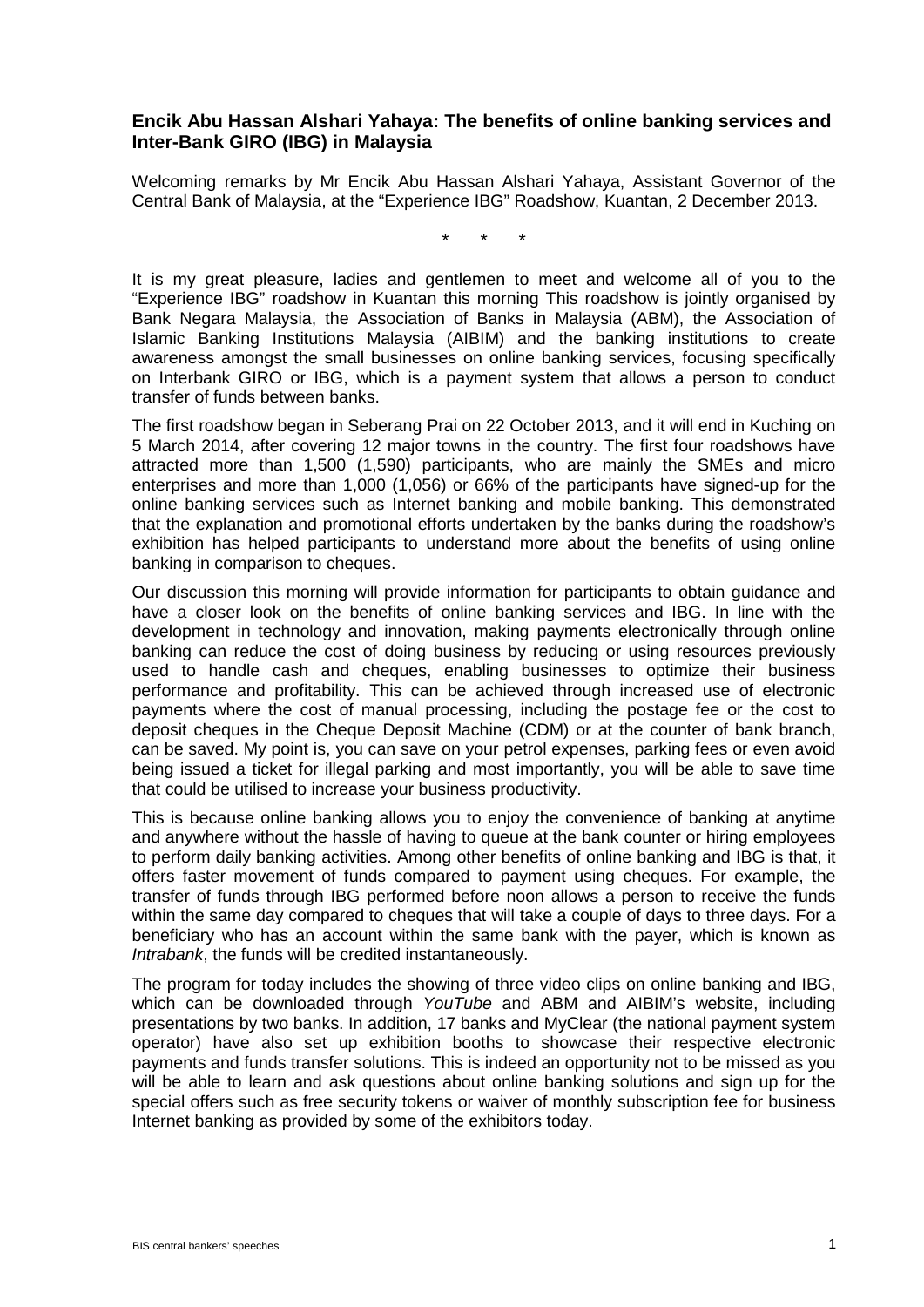In conjunction with today's roadshow, I am pleased to announce that 2 banks namely, Bank Simpanan Nasional and OCBC Bank, together with 8 banks in Temerloh<sup>1</sup> in Kuantan will hold their "Open Day" from today, 2 December until this Friday, 6 December. During the weeklong "Open Day", visitors can enquire and learn more about e-payment solutions from the branch staff. The "Open Day" event is open to all businesses and the general public to complement the efforts of the roadshow to reach out to smaller towns and I encourage all participants to take this opportunity to visit the bank branches in Kuantan and Temerloh. Based on the "Open Day" events held in 8 towns in 4 states for the past 2 months, more than 900 (911) banks' customers have signed up to use the online banking services.

For information of all participants, to date, cheques are still widely used in our country. Based on the last 3 years data, an average of 205 million cheques amounting to about RM2 trillion are issued on an annual basis. In terms of the number of cheques over the country's population, or cheques per capita, it is at 7.1. This figure is much higher than 3.9 in advanced countries such as Norway, Finland and Australia. It is also worth noting that 92% (or 18.4 million) of the total adult population in Malaysia have banking accounts and of these, about 74% (13.7 million) of bank account holders have Internet banking accounts. However, although 74% of the bank account holders have Internet banking access, only 43% (5.9 million) of the Internet banking subscribers are active users in conducting financial transactions.

In this regard, we have not reached a stage where the masses are familiar or have gained sufficient trust in using Internet banking to conduct their financial transactions. It is through educational programs such as this roadshow event that we hope the businesses will take the opportunity to learn more about the security safeguards and safe practices to gain sufficient confidence to adopt online banking and conduct e-payments. Touching on the issue of security, the banking industry has implemented additional security features such as the introduction of two-factor authentication to ensure the validity of Internet banking users in addition to the use of user identification and password. For your information, the losses due to Internet banking fraud, accounts for only 0.0002% of the total transactions of RM3 trillion recorded in 2012 and this figure has declined to 0.0001% of the transaction amount of RM2.6 trillion in the first nine months (January – September) this year. The speakers will share with us more about the safety features and safe practices to conduct Internet banking afterwards.

To encourage the migration to e-payments, Bank Negara Malaysia has announced a new pricing strategy for payment services in March this year. The transaction fee for IBG conducted via Internet and mobile banking has been reduced from RM2 to 10 sen with effect from 2 May 2013. This is to give the public and businesses an 11 month head-start to adopt e-payments before the cheque processing fee of 50 sen is imposed on 1 April 2014. The adjustment to the IBG and cheque prices is to align them closer to their cost of production. The actual cost of production is about RM3 per cheque and currently consumers pay only 15 sen for the stamp duty per cheque leaf.

The 11 months delay in the increase in cheque fee was intentional to allow the public and businesses to familiarize themselves with the use of online banking to conduct e-payment transaction. In this regard, banking institutions have given their commitment to facilitate and advise customers on safe practices in migrating away from cheques to adopt electronic payments.

Bank Negara Malaysia and the banking industry will continue the efforts to assist businesses and the general public to ensure a smooth transition in adopting online banking and IBG. This includes the increase of transaction limit for IBG and online banking from RM5,000 to RM10,000 to facilitate high valued payments. With the increase in the limit, 90% of the total

-

<sup>1</sup> Affin Bank, AmBank, Bank Islam, Bank Rakyat, CIMB Bank, Hong Leong Bank, Maybank & Public Bank.